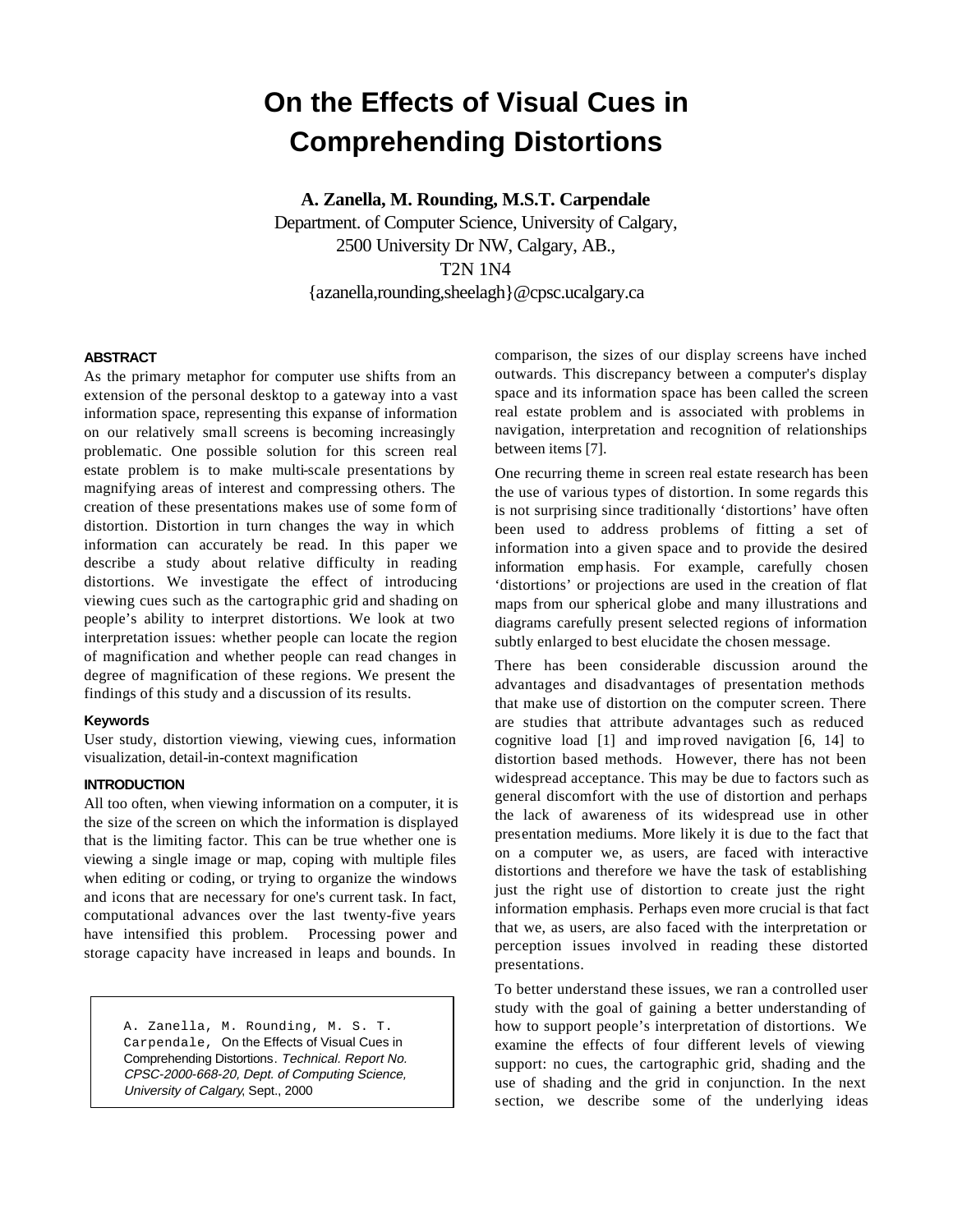concerning the comprehension of distortions. This is followed by a description of our user study. We then conclude with a discussion of the results, and pointers to future work.

#### **RELATED WORK**

Research into more effective use of current displays has been categorized as either distortion based or nondistortion based [7]. Non-distortion based screen real estate research has led to most of the more frequently used computational presentation paradigms such as windows with pan, scroll and zoom. However, no one claims, at least in their current manifestations, that this is the perfect solution. Many researchers have noted limitations of access through pan, scroll and zoom, such as getting lost in information spaces [8], problems with maintaining context when examining information details and interpretation issues in comparisons across disparate information spaces [3, 15].

Ideally one would like to be able to take advantage of our natural visual pattern recognition abilities by being able to see the entire image. However, it is also important to see areas of interest in sufficient detail, and to be able to relate these details to their immediate surrounds and to their global context. This desire has fueled considerable research, pioneered by Spence and Apperley's Bifocal Display [15] and Furnas' [4] paper on Generalized Fisheyes. Subsequently several presentation methods have been developed [2, 5, 13] that create displays that vary considerably visually and algorithmically (for surveys see [7, 10]). Research towards the development of detail-incontext methods has concentrated on visual capabilities, for instance, the number and type of foci and the degree of magnification.

These techniques are said to support human potential for visual gestalt, to reduce cognitive effort needed for the reintegration of information across separate views and to address navigational problems by accessing spatial reasoning. Also studies indicate that setting detail in its context is common practice in human memory patterns [5] and that there is increased user performance in path finding tasks [6, 14]. However, there has not been widespread acceptance. This may be due to the fact that all of these methods make use of some form of distortion. Though visual communication issues have motivated research in this area, new comprehension issues continue to arise. These include problems recognizing that the information has not changed in creating the distorted presentation, problems interpreting the information in its distorted form, and general discomfort with the use of distortion.

While comprehension problems led to the creation of detailin-context presentations new comprehension issues have arisen within the research [3, 9]. There have been comments about users having trouble recognizing that the altered presentations held the same information [9], about user

disorientation [6, 12] and about how distortions may interfere with the users mental map [9, 16]. It has been suggested that limiting the distortions to preserve orthogonality, proximity and topology may help to support a user's mental map [9]. Subsequently it has been noted that a choice may have to be made between distortions that preserve proximity and distortions that preserve orthogonality [16]. Van der Heyden et al. [17] continue his line of reasoning.

#### **EMPIRICAL STUDY**

#### **Overview**

We are interested in understanding how to better support the interpretation of distortions. As just discussed there are many types of distortions and many types of information representations that might be usefully viewed through a distortion presentation. For this study we limited the distortions to three sizes of detail-in-context lenses. A detail-in-context lens provides space for a region of increased magnification by compressing the immediate surrounds. These lenses integrate the magnified detail with their context providing a detail-in-context presentation. The left hand-side of Figure 1 shows a single lens and the right hand side shows a group of three lenses of the three sizes used in the study. These lenses are all constrained in that the distortion does not spread across all of the context.



Figure 1: detail-in-context lenses

Because of the possibility that the nature of the information representation may well affect people's ability to interpret the lenses we chose to avoid either limiting the study to a particular representation or including too many variations. We chose to use maps, since they are a relatively familiar type of representation. Within this limitation we chose six maps that represent a common range of map types (Figure 2).

In studying how to provide sufficient support to make changes in scale visually explicit, we examine the use of *visual cues*. The term visual cue is used to indicate any aspect of the display that has been added for human perceptual reasons, such as attracting attention, creating emphasis, or adding explanation, rather than to directly represent some aspect of the information. In our study we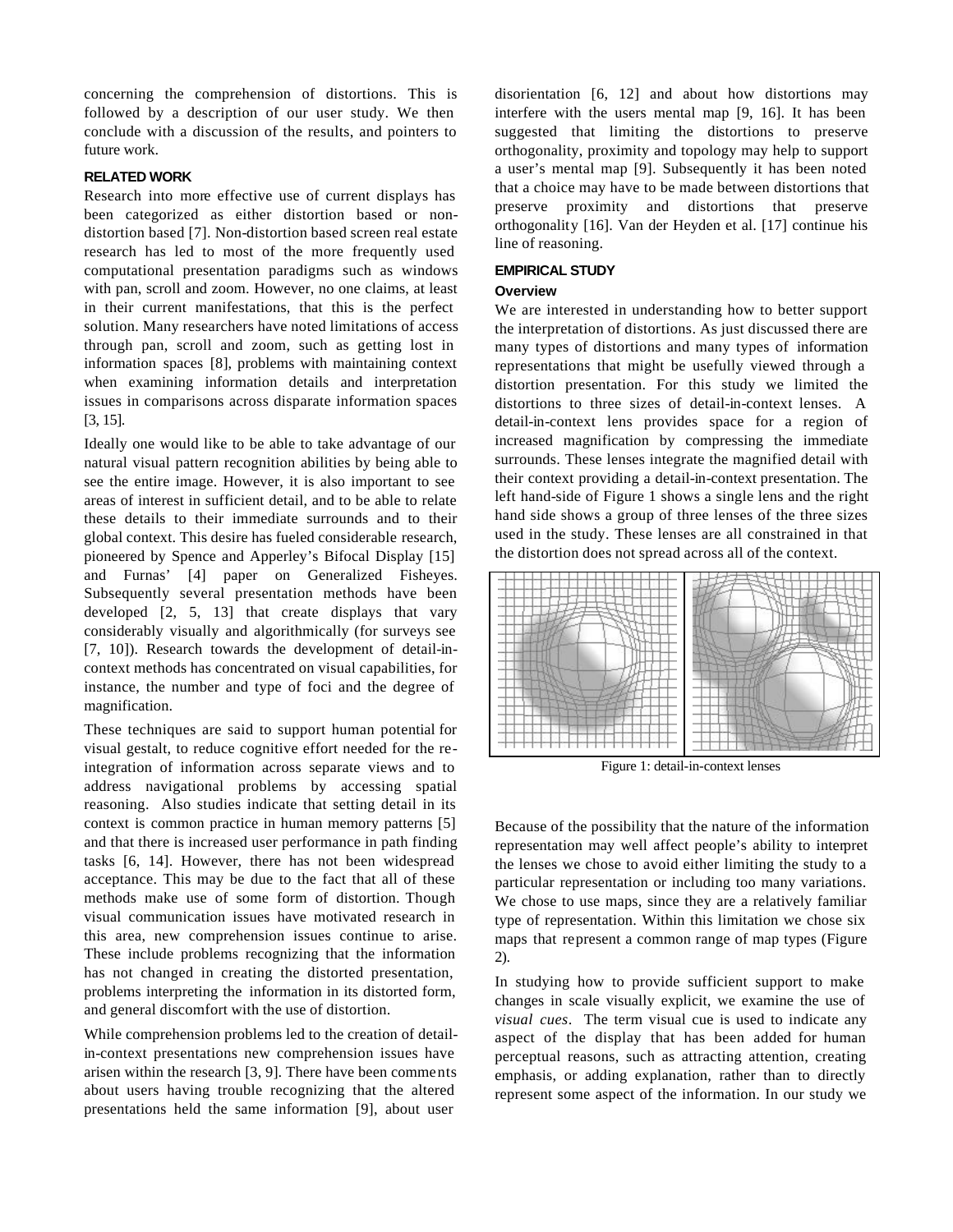

Figure 2: the maps, with no lenses

have four conditions of visual cues: the grid, shading, the grid and shading combined and no visual cues. Figure 3 illustrates these four conditions.

We created three pairs of images from each map so that there would be a pair for each map with each of one, two and three lenses. In each pair we included one image without visual cues and another with one of the other three possible cue combinations. The result of this was that each participant saw one map with the same set of lenses twice: once with visual cues and once without. Which one they saw first was not controlled and was determined randomly by the software at test-time.

We recruited thirty participants, which were mostly computer science students in undergraduate and graduate levels. Other participants included graduate students in other areas. They were half males and half females.



Figure 3: The four visual cue conditions applied to the same map (Canada, minerals) with the same three lenses in each image

## **Experimental Task**

Thirty-six images were presented to each participant, each containing from one to three lenses. Each lens configuration on a given map was shown twice; once with no cues and once with one of the three visual cues. For each participant the entire sequence of images was randomized. Participants were asked to locate and rank the lenses simultaneously. They indicated the location of the lens by clicking in the centre of the area of maximum magnification. They indicated their impression of relative degree of magnification by the order in which they clicked on the lenses. For example the first lens they selected was considered to be their choice for the largest lens and subsequently the rest of the lenses were to be selected in order of decreasing size.

#### **Procedure and Data Collection**

Participants were greeted, given a brief overview of our research and filled out a background questionnaire that assessed their experience with computers and digital images. Based on the answers to this initial questionnaire the participants were divided into two groups: one with participants that had little or no experience with the lens system, and another with participants that had seen the lenses before. We emphasized the difference in experience by giving the second group a short training session. They were given approximately twenty minutes to familiarize themselves in the idea of lenses in an interactive setting. The trained participants were shown how to create lenses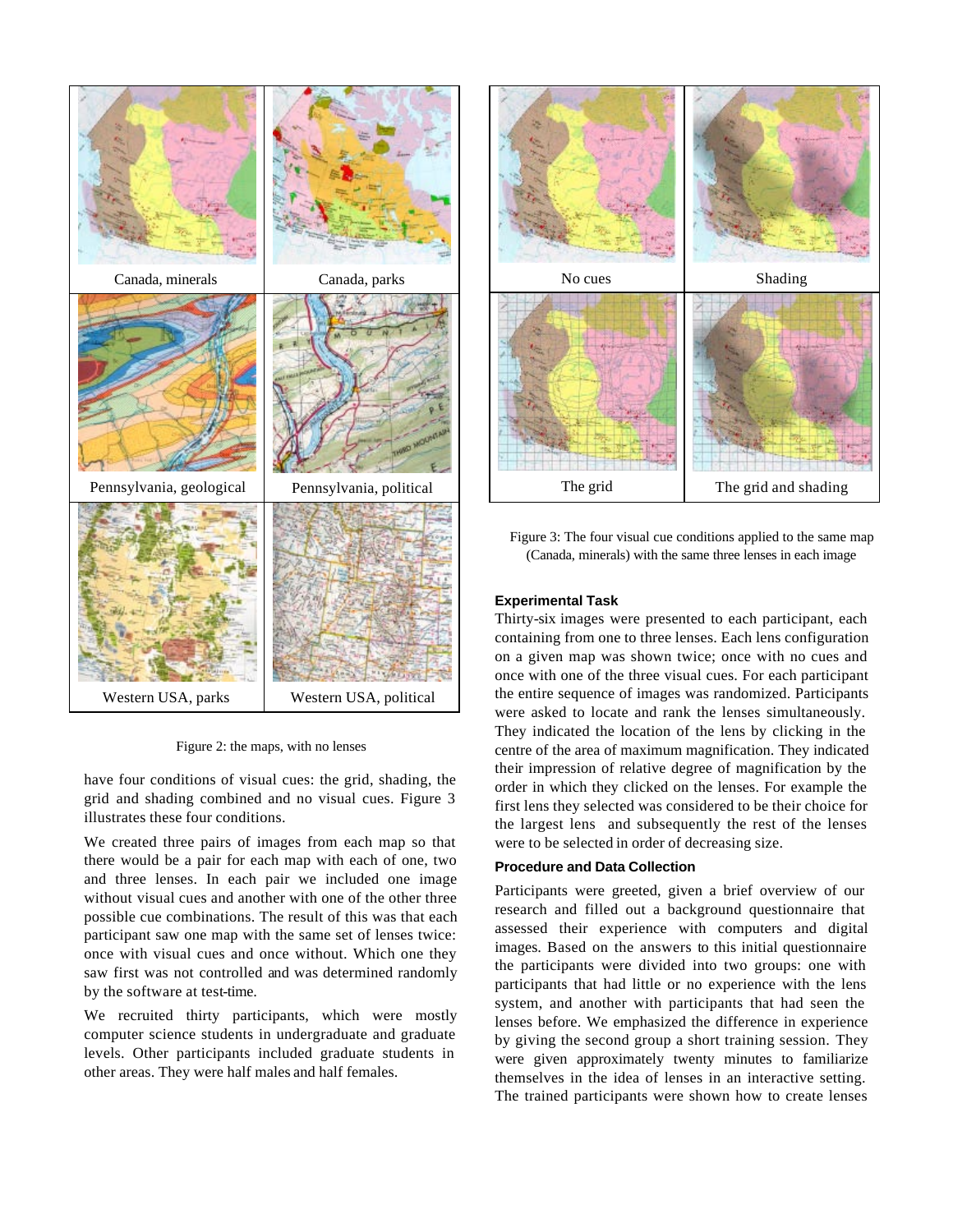on maps and how to interact with them. This interaction included a demonstration of the different visual cues that could be used to accentuate the graphical lenses as well as changing lens magnification.

 For the training sessions, participants got to use the same software we used to create the images. This software allows loading different images and applying different lenses to them. The lenses can then be moved around. Explicit control of the visual cues is also available, allowing the participants to play with lenses while removing and adding the different cues. We also showed the trainees how to change the magnification of a lens and guided them through several simple tasks where lenses were created and manipulated.

The goal was to have the participants who had received the benefit of this short training session leave with a clear understanding of how the lenses and how visual cues behaved in an interactive sense. We were interested in whether the participants could more immediately identify the graphical lenses if given a more extensive introduction to the concept.

All the participants received a careful explanation of the experimental task with the aid of a visual tutorial. Then they were asked to find and rank the lenses in the images in descending order of magnification. We designed the software to track participants' progress through the image set. Each time a user clicked on a particular image, the program stored the (x, y) coordinates in pixels that the participant clicked on, plus the distance to the center of the nearest lens. It also tracked the cumulative time the participant took in finding the lenses in the image. This was accomplished by recording the time between when the image appeared onscreen and when a click was recorded.

At the end, we asked participants perform the same experimental task with a small set of images using a talk aloud procedure. Here they performed the same task but explained to the experimenter their process and strategies. These sessions were video taped.

Participants filled out a post-session questionnaire where they indicated their impressions and preferences in terms of locating and ranking the lenses. Additional space was provided for comments.

The independent variables are: the visual cue condition (no cue, grid, shading, grid and shading, see Figure 3); and the information representation (Canada-minerals, Canada-parks, Pennsylvania-geological, Pennsylvania-political, Western US-parks, Western US-political, see Figure 2).

The dependent variables are the location information, the rank order, and the time used. For location information we kept track of the  $(x, y)$  point that was actually selected, the location of the closest lens, and the distance to the closest lens. Further, we also recorded whether the point selected was in the focal region, in the periphery of the focal region,

within the lens or elsewhere in the image but just closer to this lens than any other lens. Relative rank information for the lenses within an image was also tracked. There is no rank information for images with only a single lens. Also, the time taken over each lens was recorded.

Qualitative data was also collected; we asked users about their preferences for the visual cues when locating and ranking the lenses and the sessions were video taped.

#### **RESULTS AND DISCUSSION**

#### **Locating Lenses and Visual Cues**

For the task of locating the lenses, all the visual cues improved the situation significantly. Figures 4, 5 and 6 compare each visual cue, grid, shading and grid plus shading respectively with no visual cues. These charts show the distances in pixels of the points clicked from the closest lens' centre. Distances of within a radius of twenty pixels are within the lens focal region. Distances between twenty and forty are on the periphery of the focal region. Distances of less than sixty can be said to be within the lens. That is they are somewhere within the region that is affected by the distortion. We capped the entirely missed lenses and extremely large distances. Essentially the flat line of the capped region represents the number of lenses that were not found. Each chart compares the differences in visual cues only, with the map and particular lens combinations held constant. Figure 7 compares the three visual cues. In comparison with each other the grid is significantly better than either shading or the grid and shading combined.



Figure 4: Contrasting location accuracy, the grid versus no cues

## **The Maps: differing representations**

Note the differences in distance curves in Figures 4, 5 and 6 for the no cue condition. This is due the change in map type. Figure 8 compares the location accuracy across the six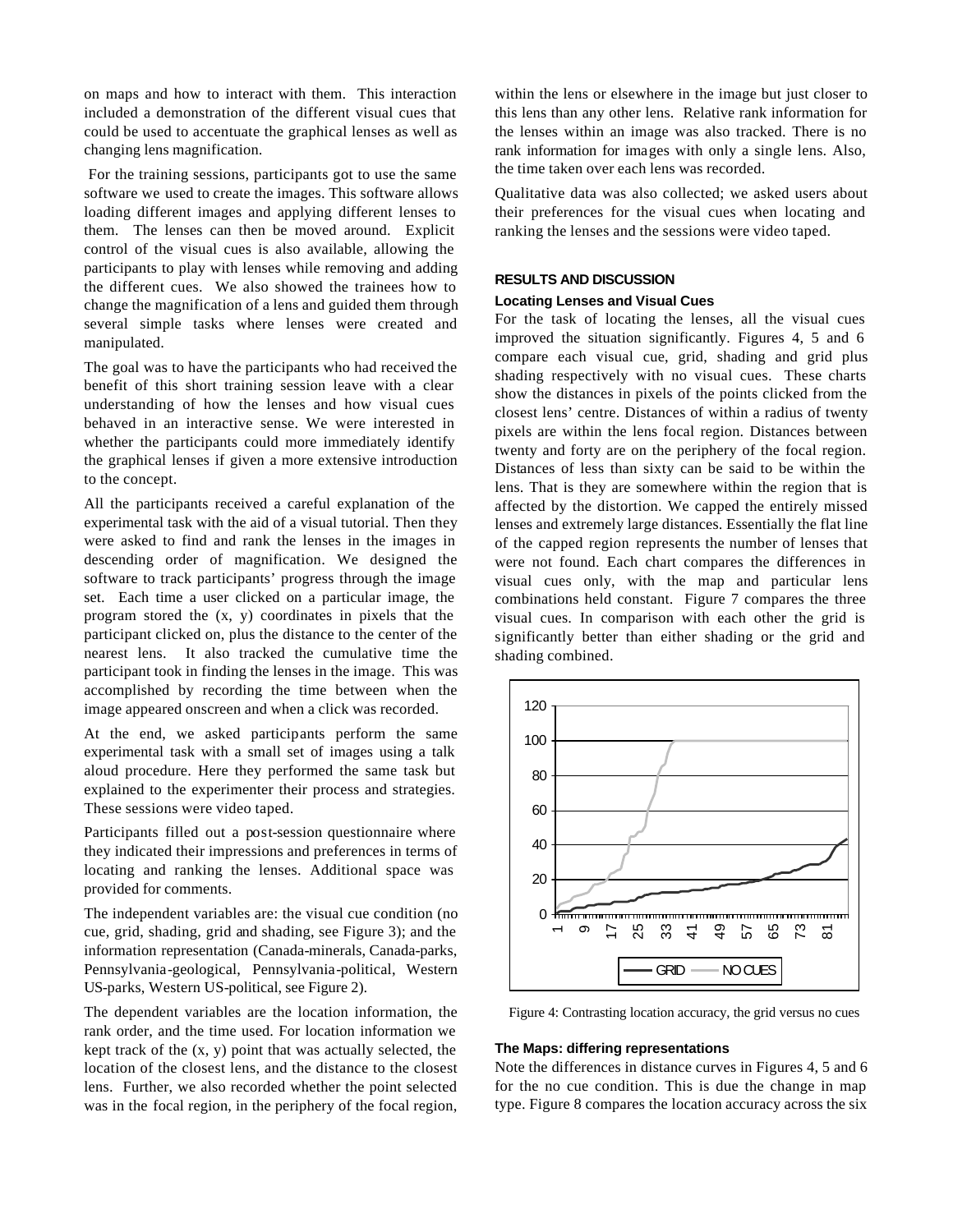maps. To be able to look at the differences between maps the results shown in Figure 8 are all from the no cue condition. There are both some striking similarities and some surprising differences. As might be excepted both the political maps, Pennsylvania-political and Western USpolitical seem to pose the same level of difficulty. These political maps have a considerable amount of text and roads and boundaries. Similarly both the categorical maps, Canada-minerals and Pennsylvania-geological, produce comparable location results. In contrast, the results for the two parks maps are significantly different from each other and from the other maps. People found of these maps very different. With the Canada-parks map, by far the most lenses are entirely missed, while with the Western US parks map the least number of lenses are actually missed.



Figure 5: Contrasting location accuracy, shading versus no cues



Figure 6: Contrasting location accuracy, the grid plus shading versus no cues



Figure 7: Comparing the three visual cues grid, shading and grid plus shading for location accuracy

#### **Ranking Lenses and Visual Cues**

While the results for the locating task are much as expected the results for ordering the lenses according to degree of magnification are not. Ranking errors were counted by lens. For instance, suppose the lenses were ordered so that the smallest was indicated to be the largest and the largest was indicated to be the smallest (large, middle, small ordered as small, middle, large). This would be counted as two ranking errors since the middle one is where it should be. No ranking errors were possible if there was only one lens in the image. Other errors that were also counted are missed lenses and extra lenses. Extra lenses are those that were indicated by a participant when the closest lens has already been selected. Figure 9 shows these errors as percentages of the possible errors.

With the no cue condition the results were not surprising. Approximately a quarter of the lenses are not noticed and of those noticed approximately a quarter are mis -ranked. With the grid or the grid plus shading very few lenses are missed and considerably fewer are mis -ranked. The surprising result is that shading not only provides no support for the judging of relative magnification, it appears to be very misleading. The overall error count for ranking errors with shading is close to fifty percent. However, with a couple of the representations, notably Pennsylvania-geological (Figure 10), virtually all participants had some ranking errors.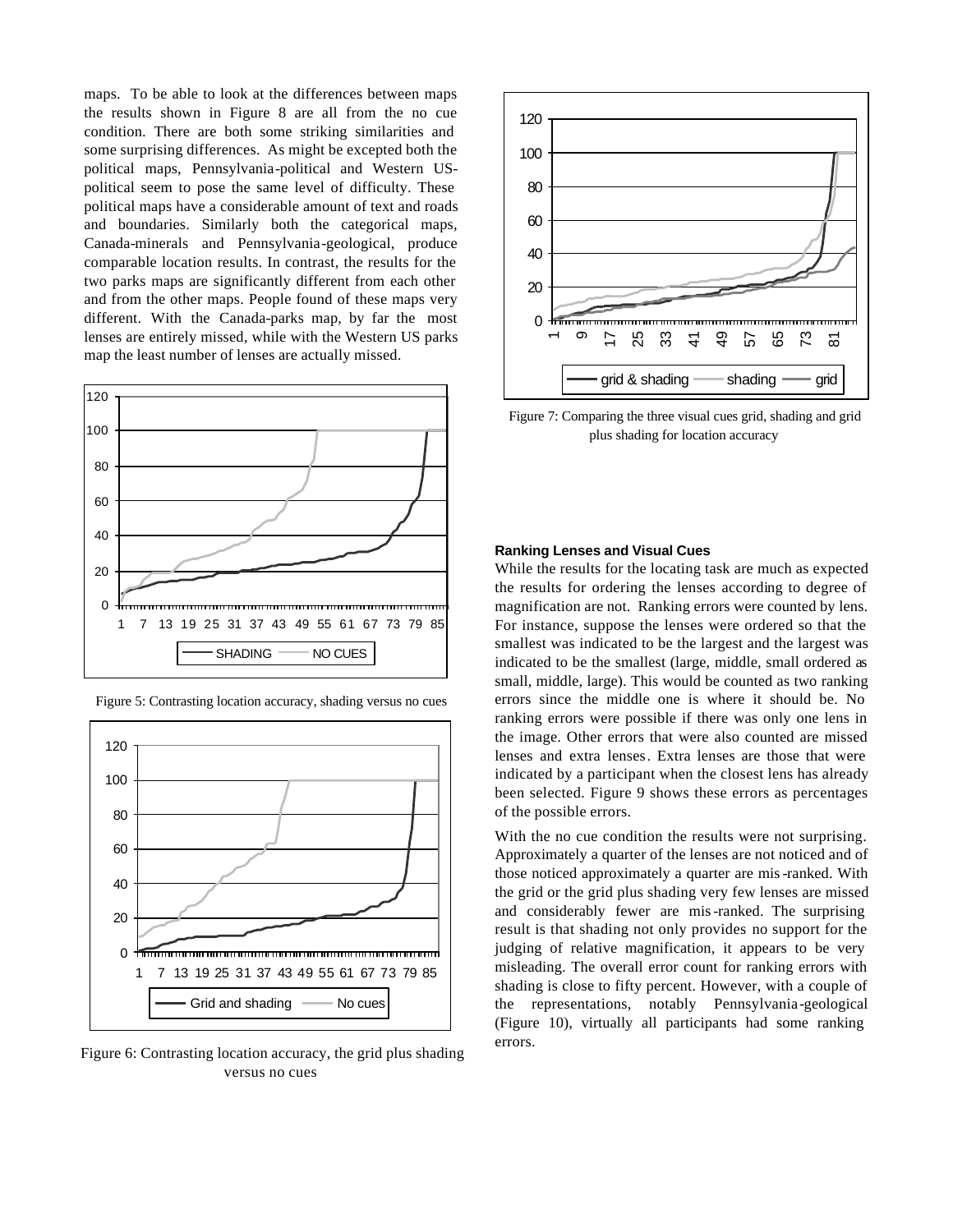## **Learning Effects**

There was no significant learning effect resulting from our training sessions in any of the conditions except for shading. The participants who had received a training session made use of the shading cue much more accurately  $(p=0.001)$ .

As far as the other cues are concerned it is possible is that our training session was not adequate to provide a significant learning effect. For example, we did not explain that in a distorted image with a grid they had to look for the lines bending to be able to find the center of the lens.



Figure 8: Comparing the maps for location accuracy



Figure 9: Contrasting the different error types under the different visual cue conditions

#### **Participants Styles and Preferences**

During a debriefing session, we asked the users to go through a set of six to ten more images while relating out loud their thoughts and actions while finding and ranking the lenses. Sometimes we prompted the users for more information with questions such as: "Why do you think it is easy to find the lens in this image?" or, "What type of cue do you first look for in an image?" In this debriefing we wanted to capture the participants' strategies as a more qualitative type of data as comp ared to *what* they did as measured by the software.

The participants' preferences were recorded in the postsession questionnaire. Table 1 illustrates the results of this questionnaire. The grid by itself was most preferred by our group of participants for the purposes of both locating and ranking lenses.

|                  | Locating | Ranking |
|------------------|----------|---------|
| No Cues          |          |         |
| Grid             | 16       | 20      |
| Shading          |          |         |
| Grid and Shading | 13       |         |

Table 1 – Preferences in locating lenses

For the purpose of locating lenses, the grid cue was preferred for sixteen participants, followed by grid and shading which was named as the preferred cue for thirteen participants. Only a single participant pointed to shading only as their preferred cue for finding lenses.

For ranking, the grid was clearly the preferred cue with twenty participants choosing it over only eight participants who chose grid and shading and the single participant who chose shading. Interestingly, there was also one participant who chose no cues in this category. The participant justified this by saying that they were looking for distortions of word sizes to help them ascertain the different magnifications.

## **CONCLUSIONS**

All of the visual cues significantly improved people's ability to locate lenses. By far the most useful and most preferred cue was the grid. Even when combined with shading, the grid alone still allowed people to perform better overall. We suspect that the reason the grid performed so well overall was that the grid lines were actually distorted as well. This makes the information easier to read.

 It was interesting to find out that the shading cue did not actually provide that much useful information for our participants.

According to cognitive science literature the ability to read shape from shading is a pre-attentive ability. "The human visual system is capable of quickly and accurately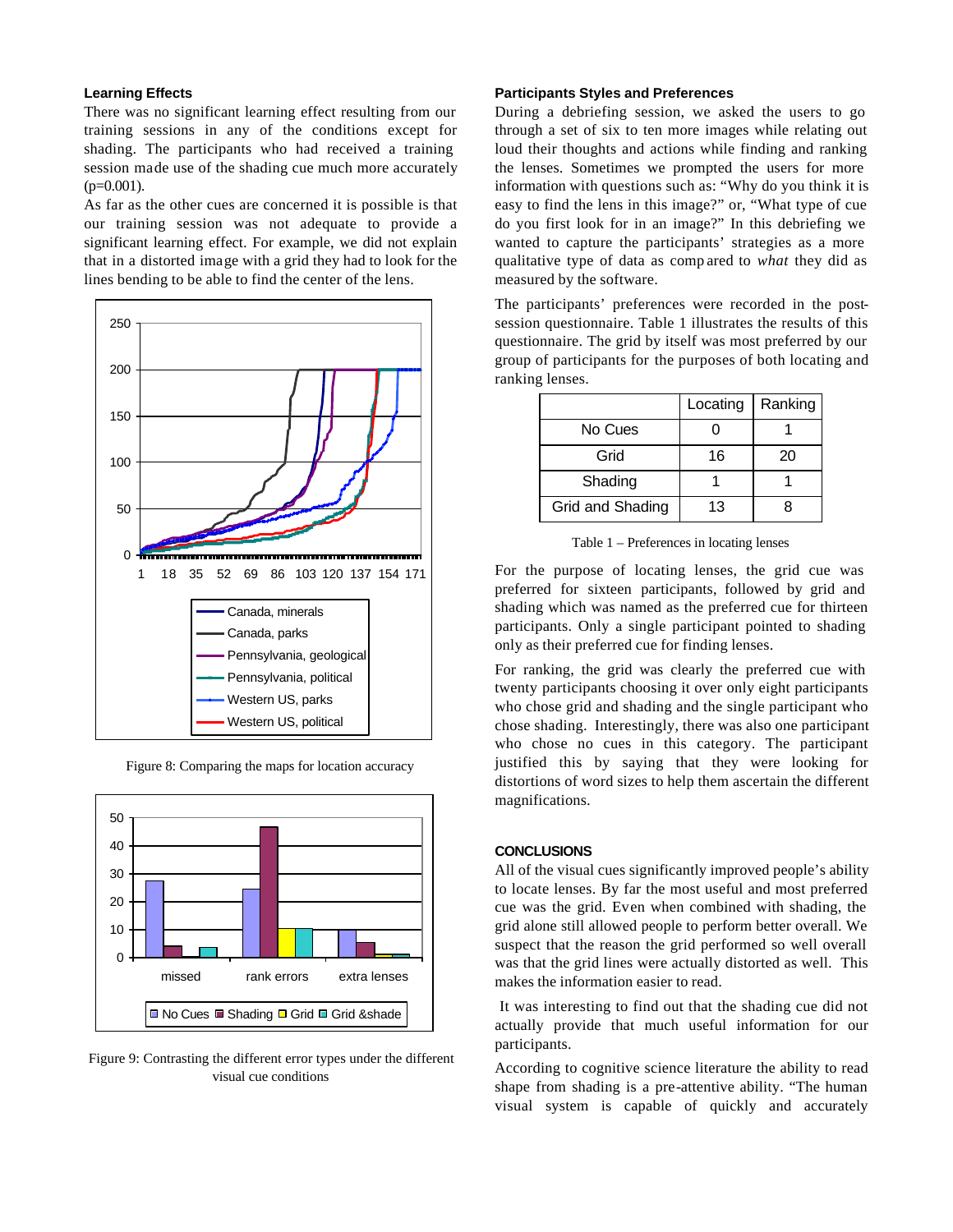establishing three dimensions from variations in luminance [shading] only"[14]. It is probable that this ability to recognize shape from shading is one of the most primitive abilities. Ware [20] points out that distinguishing shape from shading is part of what he terms a sensory language, that bridges cultures and does not have to be learned. One would think that such a low-level visual routine would be perfect for our purposes and provide us with a method to make distortions explicit. Making use of shape from shading should ensure that it is pre-attentive abilities that are being accessed instead of possibly increasing cognitive load.



Figure 10: Pennsylvania-geological map with three lenses, a particularly difficult one for ranking lenses

In contrast to all this in our study the effects of shading as a visual cue are counter intuitive.

- **o** Shading did improve participant's abilities to locate the lenses. This is in keeping with the expectations from the cognitive science literature mentioned above.
- **o** Shading however was the only cue that showed a significant learning effect. This is in stark contrast to the expectations that shading will behave as a preattentive ability. If people are learning to recognize the effects of shading then it is not accessing low-level routines and is probably being cognitively processed.
- **o** Shading went beyond not helping with participant's efforts to rank the lenses in order of decreasing magnification. It definitely seemed to confused people as to relative size.

For results as surprising as this one needs to consider possible causes. Some of the suspicions we have are:

**o** Gouraud shading may not be an adequate substitute for actual shading. If people are not seeing the addition as shading it may simply have the effect of darkening the colours.

**o** Looking at a 3D image on a flat screen is not the same as viewing 3D objects in the real world. We need to be careful about assuming that all abilities will transfer.

This study has demonstrated the effectiveness of using visual cues to aid in comprehension of distortions. It has also raised several questions about the robustness of the use of shading on a computer screen.

## **ACKNOWLEDGMENTS**

We thank D. Cowperthwaite and M. Tigges for the software used to create the images and S. Greenberg for helpful suggestions throughout the project. We would also like to acknowledge all the participants in the study as well as the friends and colleagues who volunteered their time to help us develop our study.

# **REFERENCES**

- 1. Bartram, L., & Ho A., & Dill, J., & Henigman F. (1995). The continuous zoom: A constrained fisheye technique for viewing and navigating large information spaces. In *Proceedings of the ACM Symposium on User Interface Software and Technology: UIST'95*, pp. 207-215, Pittsburgh, USA.
- 2. Carpendale, M. S. T., Cowperthwaite, D. J. and Fracchia, F. D. Three-Dimensional Pliable Surfaces: For effective presentation of visual information, *In UIST'95: Proceedings of the ACM Symposium on User Interface Software and Technology*, (Pittsburgh USA, Nov. 1995), ACM Press, 217-226.
- 3. Carpendale, M. S. T., Cowperthwaite, D. J. and Fracchia, F. D. Making Distortions Comprehensible, *In IEEE Symposium on Visual Languages*, (Sept. 1997), IEEE Computer Society Press, 36-45.
- 4. Furnas, G. W. (1986). Generalized fisheye views. In Mantei and Orbeton, ed., *Proceedings of the ACM Conference on Human Factors in Computer Systems: CHI'86*, pp. 16-23.
- 5. Hamel, J. &, Michel, R., & Strothotte, T. (1996). Visibility through inaccuracy: Geometric distortions to cluttering in route maps. In *Proceedings of the Central European Conference on Computer Graphics*, pp. 123-132.
- 6. Hollands, J. C. & Carey, T. T., & McCann, C. A. (1989) Presenting a graphical network: A comparison of performance using fisheye and scrolling views. *In Designing and Using Human-Computer Interfaces and Knowledge Based Systems*, pp. 313--320.
- 7. Leung, Y. K., & Apperley, M. D. (1994). A review and taxonomy of distortion-oriented presentation techniques. ACM Transactions on Computer-Human Interaction, vol. 1(2) pp.126-160.